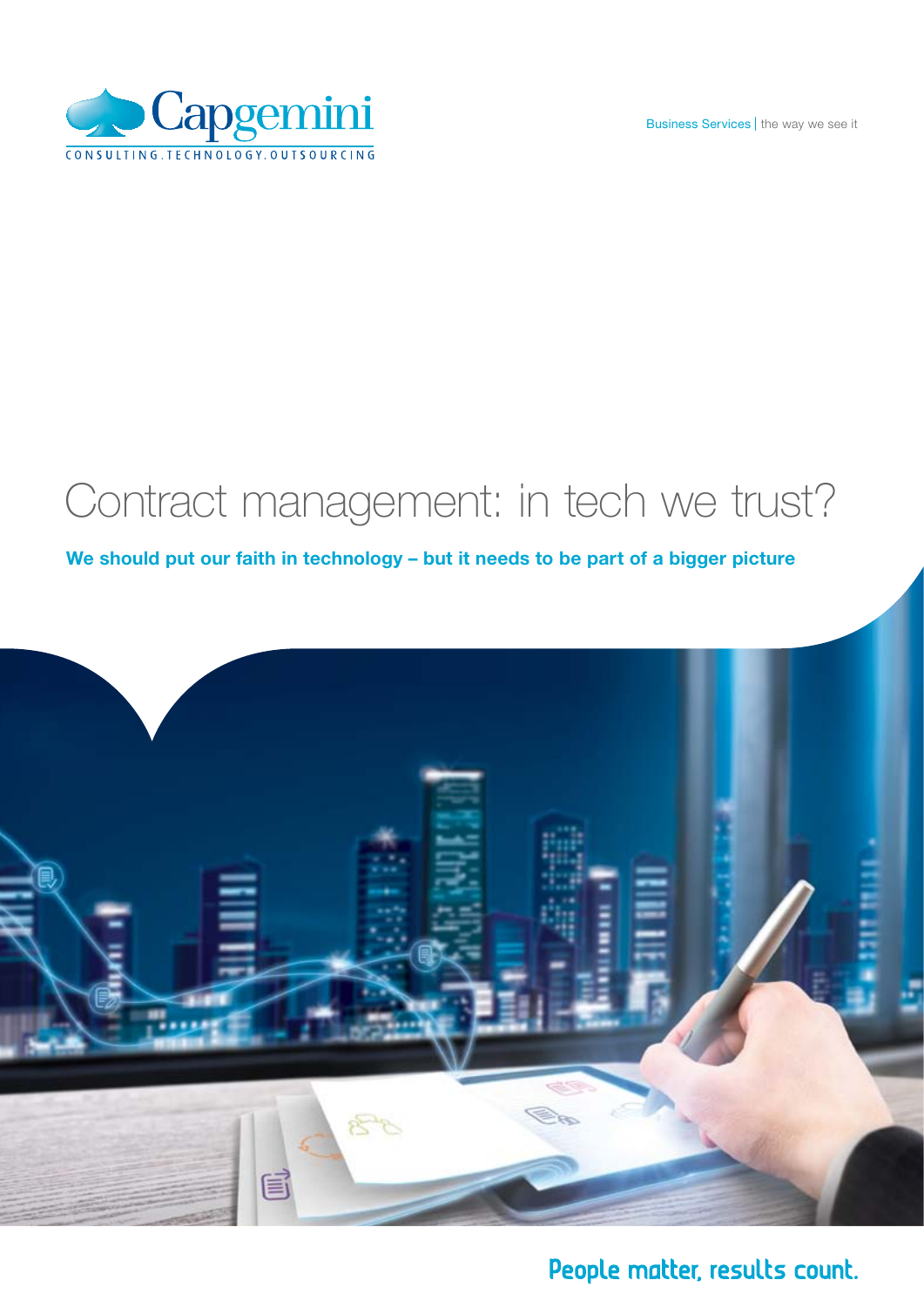The information contained in this document is proprietary. ©2017 Capgemini. All rights reserved. Rightshore® is a trademark belonging to Capgemini.

You may be well aware of how complex contract management can be nowadays and if you're engaged in this area within, let's say, a global or international enterprise you'll also know that the complexity increases with size. (It's a sad illustration of the fact that scalability is a good thing when it applies to solutions, but quite the opposite when it

## Setting the scene

applies to problems.)

Despite your familiarity though, it's worth opening this discussion with a summary of the kinds of challenges we face. As you'll see, it will give a context for the areas of

discussion that follow.

## **Executive summary**

# **Contents**

| <b>Executive Summary</b>                           | 3               |
|----------------------------------------------------|-----------------|
| <b>Setting the scene</b>                           | 3               |
| <b>Challenges</b>                                  | $\overline{4}$  |
| Technology: the magic bullet?                      | $\overline{4}$  |
| <b>Progress - and process</b>                      | 5               |
| <b>Tackling the challenges</b>                     | 5               |
| The digital business model: a route to improvement | $6\phantom{1}6$ |
| <b>Final thoughts</b>                              | 7               |

Managing contracts has never been straightforward, and as business grows and goes global it's getting ever more complicated.

This white paper explores the contract management challenges businesses face and asks whether technology can provide a response. The answer is yes; but it needs to be applied in combination with a fundamental review of the processes at work and with the active engagement of stakeholders.

What's needed is a holistic mindset. Organizations need to consider an enterprise-wide approach to digital technology – an approach that looks beyond individual sticking points and even beyond the function as a whole to the greater good of the business.

When viewed in this way contract management can cease to be regarded as an administrative necessity and can instead make a real and quantifiable contribution to overall efficiency and profitability.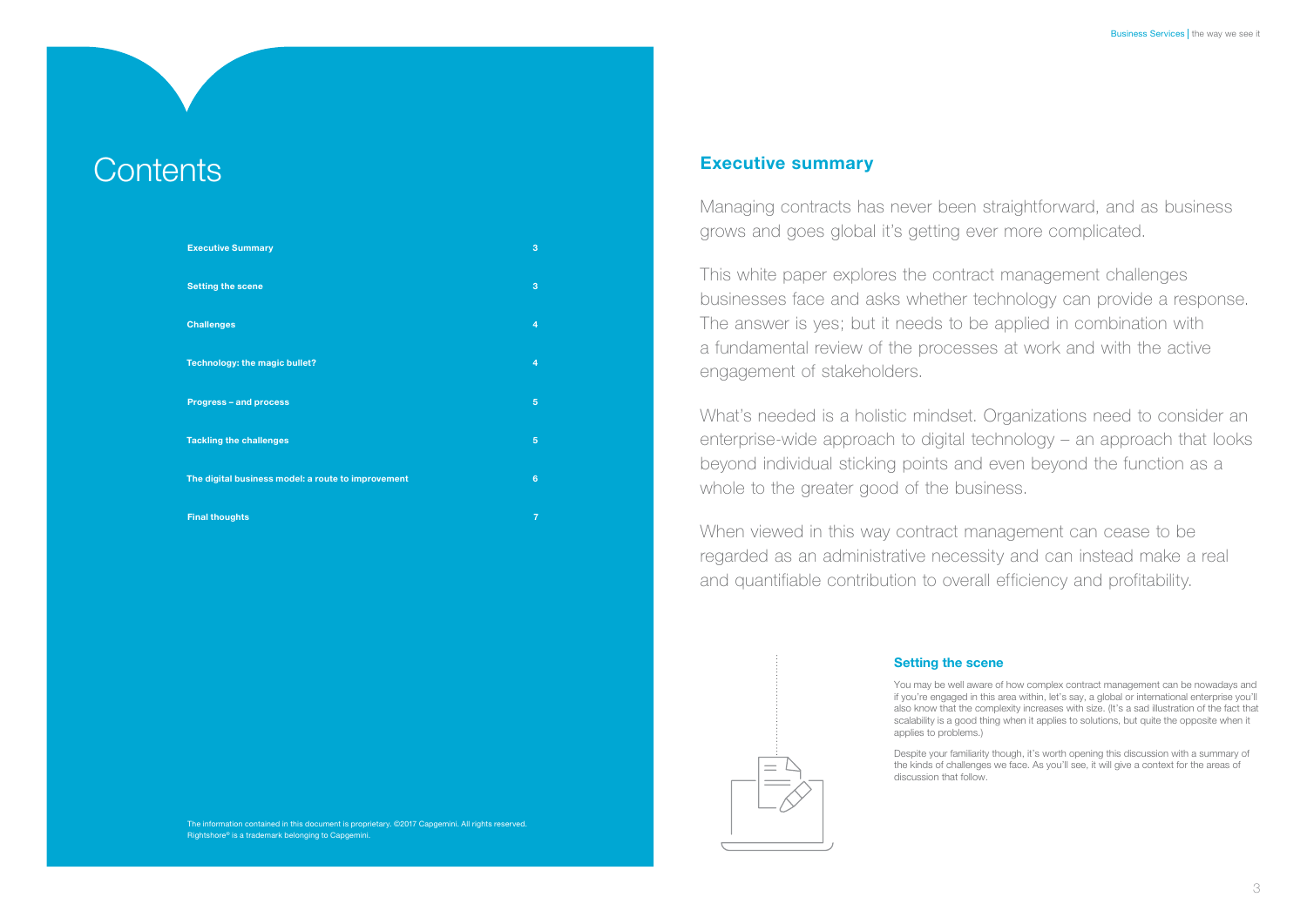



## **Challenges**

There's nothing wrong with solutions like these as far as they go. The problem is that many of them only go so far: they're designed to address specific aspects of the issue and not the challenge as a whole. Even the general tools may in some hands only alleviate symptoms rather than provide a cure.

In short, no matter how smart it is, technology without relevant processes applied by knowledgeable people is destined to under-deliver. It's rather like using a smartphone only to make voice calls: OK, you've got more flexibility than you had with your old landline, but you're not making full use of the functionality.

• Yes, they need technology – but they need to ask themselves the right questions and ensure it meets their needs. They need to know what to do with it

## Progress – and process

• It mustn't be technology for its own sake but technology that meets the fundamental challenge, that's fit for purpose, and that can deliver an outcome that's greater than the sum of its parts

Every business function within modern major enterprises is on an evolutionary path, and some of them are more advanced than others. In our experience working closely with many such organizations we find that contract management is perhaps less mature than other areas such as customer service or finance and accounting – but it's nonetheless heading in the same direction.

• Technology is just one area in a wider development leading to business transformation. Its constituent elements need to be brought together and coupled with new approaches to processes in order to build something comprehensive and appropriate – and achieving this depends on people being able to see beyond immediate individual issues

Evolving organizations recognize and accept some key principles:

- 
- 
- 

Unified storage: if all contracts are stored in a single repository, reviews and change management can be simplified and it's easier to prepare for compliance audits

**Optimization #1:** contracts may have their idiosyncrasies but they also have much in common. With one repository and a coordinated approach it's possible to automate the preparation and review of common elements, reducing time and

Contracts need to be accurate and comprehensive, which is why they have traditionally been checked by professionals whose time is billable at often high rates.

> What's needed is not merely technology but a judicious combination of technology, people and processes that's designed to deliver a holistic business outcome. "Pretty" is not a business outcome unless you are selling art.

## Tackling the challenges

Remember those challenges with which we started? In summary, they were:

- Time
- • Cost
- Multiplicity
- Compliance • Efficiency
- 

And here is another truth. In 2014 a report by Huron Legal found that 57% of the legal technology and contract management professionals polled expressed concern about their company's existing contract management procedures. Organizations simply don't feel they're staying ahead of the challenges they face, perennial or otherwise. For most companies, the report concluded, "the contract management process is still a manual, slow, inefficient and ineffective process."

> In brief, here's how a coordinated, insightful and process-based approach to contract management can address them:

- Contract lifecycle management tools often do an excellent job of managing pre-signature contract creation and workflow as part of the procurement process
- Service reporting tools address operational commercial management needs such as service level agreement (SLA) reporting, forecasting and performance reporting
- Specialty tools address unique aspects of contract lifecycle management. They may, for example, grab data automatically across multiple platforms so as to aggregate contract data. Or they may be analytics engines providing reporting or dashboarding functions
- **General tools** that address several different parts of contract lifecycle management



effort and leaving the legal department free to focus on exceptions

Here are some perennial truths about commercial contracts:

#### They're highly individual

Each contract addresses its own context. Even though it may be one of several with a regular supplier or customer, it will relate to specific products or services on specific terms in specific timeframes.

#### They take a lot of time – and it's expensive time

#### There are so many of them

Every product and every service in every combination and in every geography with every customer and every supplier.

#### They create regulatory compliance obligations

Well, of course they do. What's more, they need to be revisited in the light of changes in legislation – and they need to respect requirements across different geographies too.

#### They don't lend themselves to cost-efficiency

Because each contract will be subject to its own conditions, and because many of them will have their own idiosyncrasies, it's difficult to achieve transparency over processes and so to find ways of making savings.

### Technology: the magic bullet?

In the face of all this complexity organizations look for solutions – and the first direction towards which they turn is technology. This makes sense: current systems have the processing power and bandwidth that most enterprise-wide challenges demand, and several modern software tools address fundamental elements of contract management.

For instance:

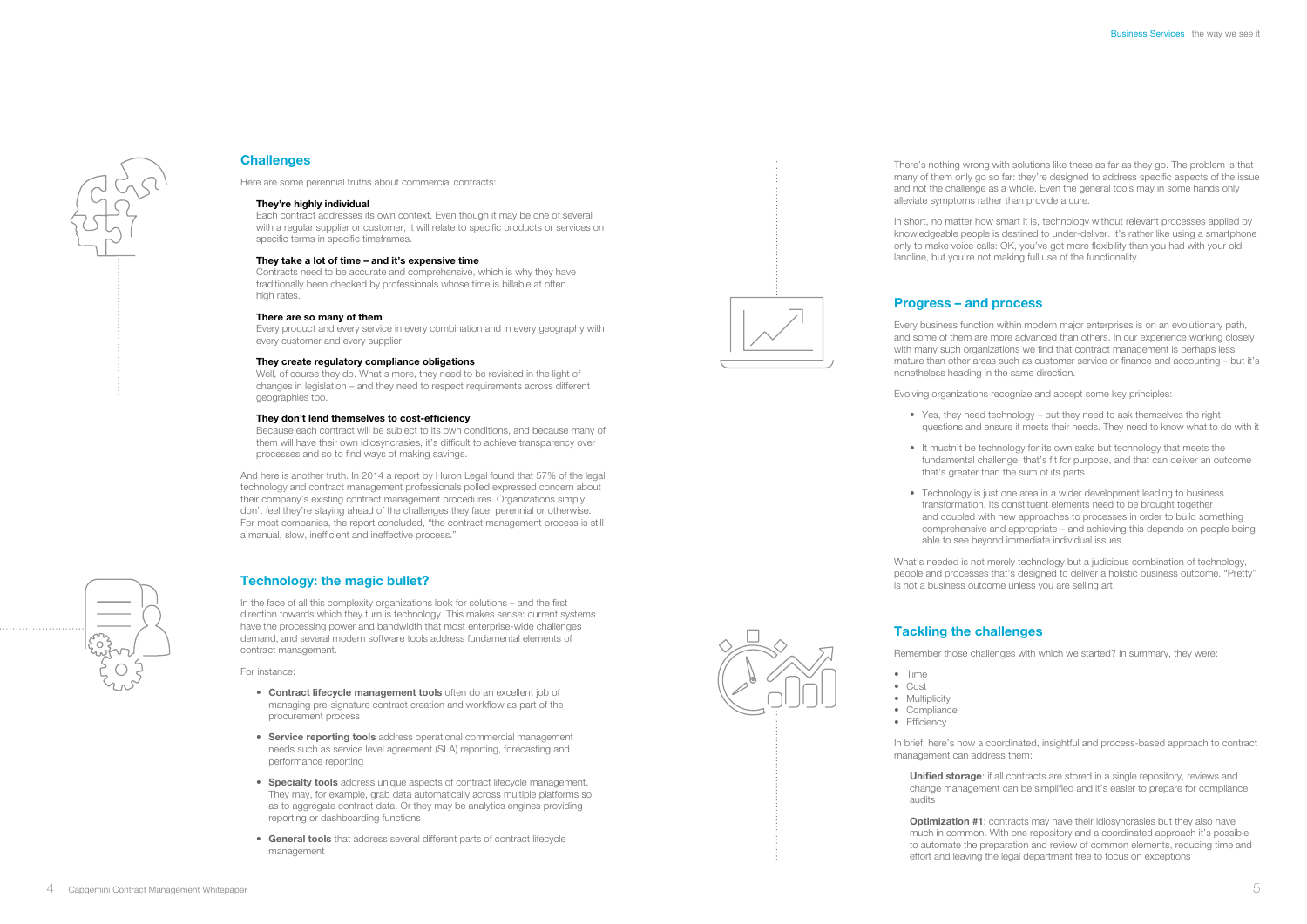**Optimization #2:** what's more, comprehensive contract management increases the efficiency of reporting and analysis tools, helping with the identification of effective contracts as models of best practice and of underperforming contracts as worthy of further attention

Improved administration: a coordinated approach to contract management makes integration easier with transactional order management and purchasing systems, streamlining selling and buying respectively

**Timeliness:** a universal approach to contract management can lay down parameters in key areas all contracts share – and duration is one of them. The system can create alerts ahead of renewal dates to trigger performance analysis as part of the review

## The digital business model: a route to improvement

If unification, optimization, timeliness and improved administration are the destination, what should organizations use to get there?

The answer lies in a comprehensive digital business model, integrated, tailored, deployed and managed using a proven methodology that is executed by a knowledgeable and experienced team. This model doesn't simply make use of the kind of best-of-breed platforms and tools discussed earlier in this paper – it unites them in a single purpose.

- Optimize new digital processes and ensure they complement one another in pursuit of better overall outcomes
- Optimize and liberate the IT landscape for instance, by adopting cloud technology platforms
- • Optimize third-party interaction wherever possible

- Automate using easily configured best-of-breed tools and in particular technologies such as reporting, analytics and data aggregation to improve contract management processes in general
- Automate after standardizing processes, again to improve overall contract management lifecycles

#### **Robotics**

- 
- 

• Implement artificial intelligence solutions that learn from each interaction so as to make continuing improvements to service and experience

• they will enrich one another not just with details of daily transactions but with

Digital transformation isn't just about an evolution of process and technology to fix the contract management problem. It's really about how the whole organization works, focusing throughout on the needs of all its stakeholders, including in this case regulators and the third parties with whom contracts are signed. The organization's employees are key: without their engagement and buy-in it's unlikely the effects of the transformation will be fully felt by any other stakeholder group. If a digital tree falls in the forest and is not heard, then it has not fallen at all. Mixed metaphors aside, the point is that adoption is sometime more important than the solution itself.

If, however, the model is introduced across the entire contract function the benefits will be greater than the sum of their parts, for one or all of the following reasons:

• they will have a common base of information that will streamline management functions and lower administration costs

• subject to clearance, they will give access to and management of information and contract processes from anywhere within the enterprise, narrowing the gap between the formulation of contract policy and its implementation

If that's the vehicle, the satnav system organizations should use to guide them on their way is what we term an EOAR framework – eliminate, optimize, automate and robotics. For contract management it could be expressed like this:

#### Eliminate

- Eliminate all unnecessary repetitive paper-based activities by addressing their cause, and replace with integrated digital technology
- Eliminate waste and barriers to efficiency

#### **Optimize**

It isn't. An independent study by the IACCM five years ago showed that adept contract development and management can improve profitability within a company by up to nine percent (9%) of the annual revenue.

#### Automate

Of course, the digital business model might be introduced to any individual area of contract management, but doing so would be a bit like that smartphone I mentioned earlier – the one that's used only to make calls.

- examples of best practice
- 
- 

## Final thoughts

Set against other major business functions such as manufacturing, service provision or sales, sorting out the finer points of contract administration may seem to be a side issue.

Achieving cost benefits and other improvements in efficiency depends, yes, upon the judicious application of technology – but it must be technology working in concert with insightful people and rigorous processes. In its 'Future of Contract and Commercial Management' Report published in 2016, the IACCM stated that technology "provides the ability to release and then maintain operational guidance and standards, while enabling continued insight to decisions and actions. However, success in in transforming existing processes depends upon leadership... The growing wave of academic and executive interest in the [contracting] discipline will turn to a surge, as contracts and the rich data sources they contain become steadily more visible. Over the next five years, contracts will not only be recognized as critical business assets, but will start to be treated accordingly."

We believe there is truth to this declaration. In contract management, global enterprises are taking the broad view, and also the long one. It's not regarded as a backroom administrative function. Not anymore. It's come of age.

## Contract compliance & optimization in action

At the 2016 IACCM Innovation Awards Capgemini and Nationwide Building Society were awarded the runner-up prize in the Strategic Direction category for an innovative approach to governance, management and monitoring during the implementation of Nationwide's Operational Supply Chain Management (OSCM) function.

### Capgemini collaborated

extensively with Nationwide's OSCM to streamline three core processes – contract compliance and deliverables, invoice management, and performance credits and earn-backs. This enabled the OSCM team to focus on managing and improving contracts and relationships. It also helped OSCM to deliver £500,000 in spend and value-related savings in Q1 FY16/17.

• Deploy robots to remaining manual and largely iterative activities